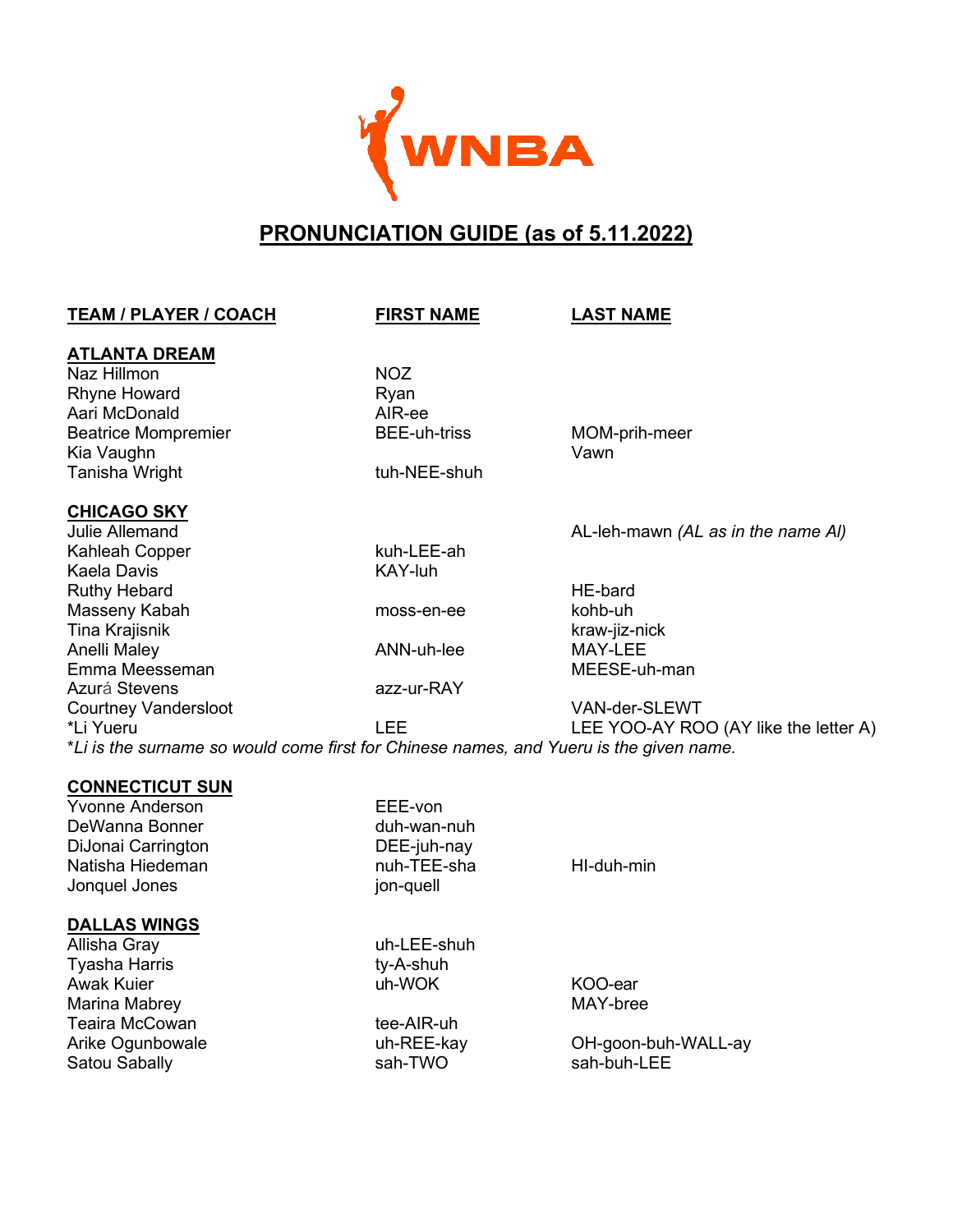# **TEAM / PLAYER / COACH FIRST NAME LAST NAME**

# **INDIANA FEVER**

Queen Egbo egg-BOH Emily Engstler Engine ENG-stlur Alanna Smith uh-LON-uh NaLyssa Smith **nuh-LISS-uh** Victoria Vivians **Victoria Vivians** VIV-ee-ens

# **LAS VEGAS ACES**

Michelle Anumbe uh-NOOM-buh Kierstan Bell KEER-stin Dearica Hamby d-AIR-ick-uh HAM-b Aisha Sheppard **A-zhuh** (like the continent, Asia) Kiah Stokes KEE-uh Riquna Williams rih-QWAHN-uh

# **LOS ANGELES SPARKS**

Rae Burrell **RAY** buh-RELL Liz Cambage cam-BAIGE Chennedy Carter **KEN-eh-dee** Olivia Nelson-Ododa uh-DOH-duh Chiney Ogwumike chin-NAY Oh-gwoo-muh-kay Latricia Trammell

## **MINNESOTA LYNX**

Rachel Banham Napheesa Collier nuh-FEE-suh Damiris Dantas duh-MEER-iss DAHN-tahs Rennia Davis **reh-NYE-uh** Angel McCoughtry mc-CAW-tree Aerial Powers **AIR-ee-ul** 

## **NEW YORK LIBERTY**

AD Durr ("AD") (*preferred name is "AD")* Roneeka Hodges Sabrina Ionescu yo-NESS-coo Betnijah Laney buh-NYE-juh Lay-knee Olaf Lange Lang Michaela Onyenwere OWN-yen-way-dey Sami Whitcomb Han Xu Shoo

Alaina Coates **uh-LAY-nuh** 

Natalie Nakase nah-KAH-say Theresa Plaisance **play-ZAWNCE** 

A'ja Wilson **A-zhuh** (like the continent, Asia)

Oh-gwoo-muh-kay<br>TRAM-uhl

Natalie Achonwa uh-CHAHN-wuh

Nee-koh-LEE-nuh Nee-koh-LEE-nuh

Sandy Brondello **braun-DELL-oh** 

Lorela Cubaj low-rell-UH coo-BYE